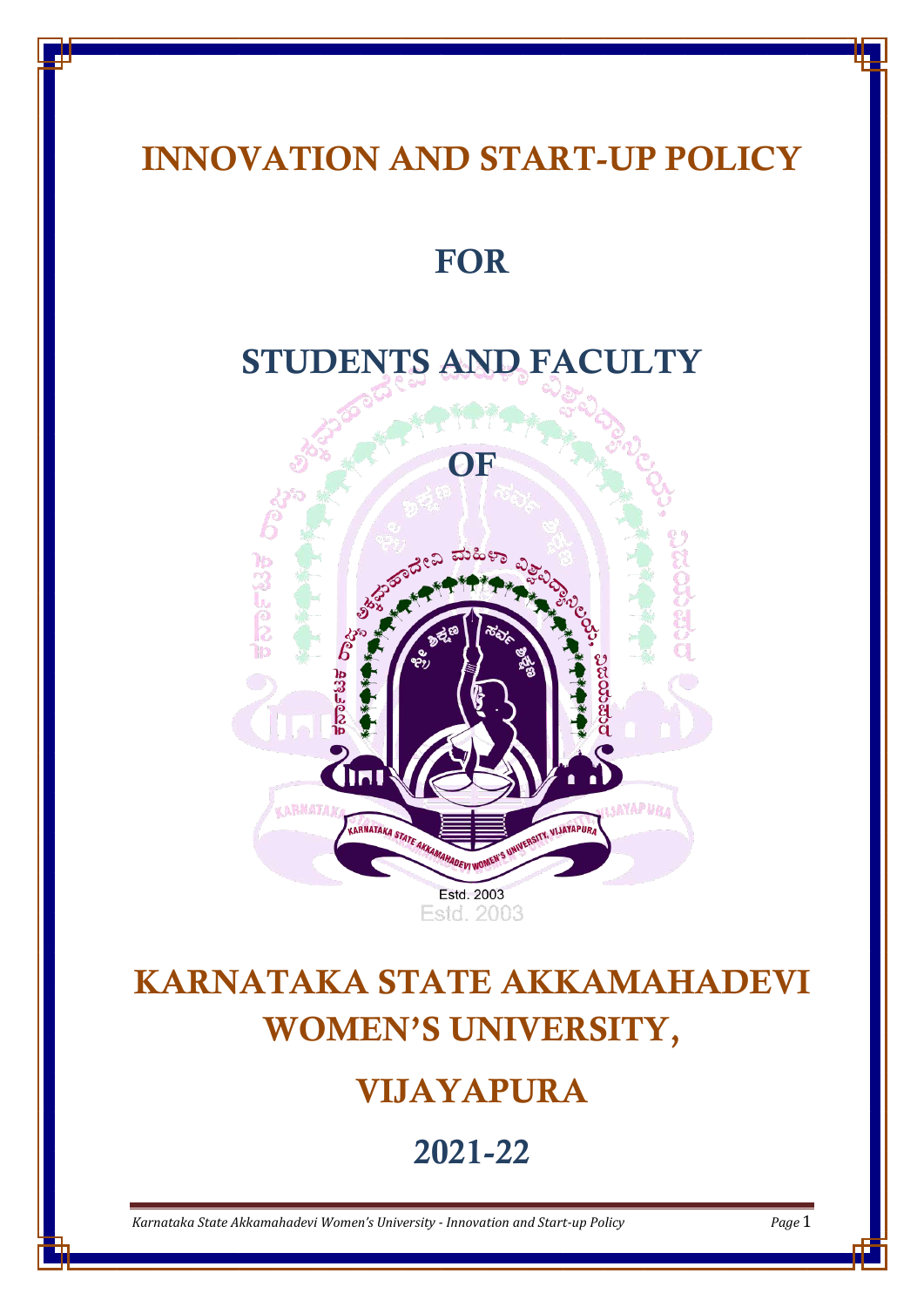## **INNOVATION AND START-UP POLICY FOR STUDENTS AND FACULTY OF KARNATAKA STATE AKKAMAHADEVI WOMEN'S UNIVERSITY, VIJAYAPURA (2021-22)**

#### **Introduction**

The Government of India's initiative to nurture the spirit of innovation among academic institutions and translate these innovations into products, processes and services for commercial exploitation has manifested in two policy guidelines: (a) The 'National Innovation and Startup Policy' (NISP), which is initiated by MoE's Innovation Cell and AICTE (Ministry of Education, Sep 2019), it is a guiding framework to envision an educational system oriented towards start-ups and entrepreneurship opportunities for student and faculties and (b) Draft guidelines for Intellectual Property Rights (IPR) in academic institutions (Department of Industrial Policy and Promotion, Sep 2019).

Karnataka State Akkamahadevi Women's University, Vijayapura (KSAW University), has reviewed these policies and after the brain storming meetings with the expert committee members and in consultation with faculty, staff and a cross-section of students and alumni, lead to decide the adoption of the same with some minor refinements to implement and adopt the NISP. NISP at KSAW University is mainly adopted to promote innovation, entrepreneurship and start-ups among the Faculty, Staff, Research Scholars, Students and Alumni at Karnataka State Akkamahadevi Women's University, Vijayapura (KSAW University) and also promote other start-ups in Vijayapura and nearby districts. This policy is expected to further facilitate the management of Intellectual Property ownership, establishment of institutional start-ups and to large extent with scope for technology transfer and licensing. This will certainly enable dynamic and robust ecosystem across KSAW University for promotion innovations and establishment of start-<br>ups. KARNATAKA  $s_{TATE}$ ups.

\* This Innovation and Start-up policy of KSAW University is subject to periodical review and amendments.

#### **Vision:**

## Estd. 2003

Vision of KSAW University Innovation and Startup policy is to disseminate and promote innovations and entrepreneurial skills in faculty and students with capabilities for producing society oriented marketable innovations and sustainable entrepreneurship.

#### **Mission:**

- To establish active and vibrant Startup Ecosystem across KSAW University.
- To enable a system that will actively engage students, faculty and staff in new innovations and entrepreneurship involving activities.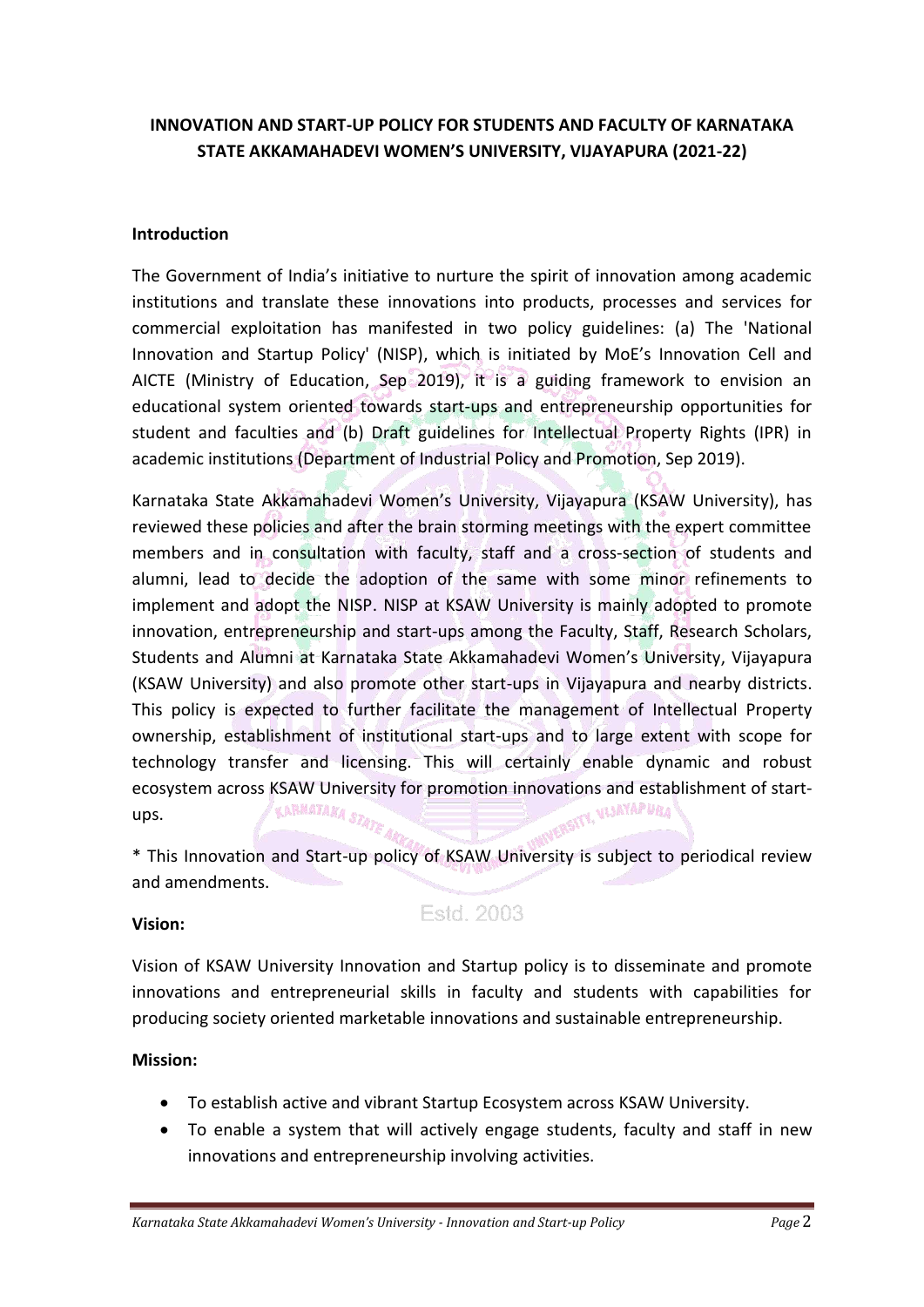- To enhance the window for Collaboration, MoU, Co-creations, Business Relationships and Knowledge Exchange related to innovations and entrepreneurships.
- To enable a system that will facilitate the management of IPR, technology transfer, technology licensing and equity sharing in start-ups.

## **Objective and Scope:**

- a. To enable a system in which the faculty, staff, students and alumni of the institute to engage and contribute in innovation and reflect the same in the form of establishment of entrepreneurships.
- b. Encouraging faculty, staff, students and alumni to consider entrepreneurship and startup as a major or alternative career option.
- c. This policy shall apply to all faculty, staff, students and alumni who have established legal relationship with the KSAW University. Legal relationship like this might arise pursuant to the provision of law, collective agreement or individual agreement (may refer to employment/ retainership contract/ pursuance of studies or any other legal arrangement). The policy also encourages involvement of the institute's alumni, and local industry in the entrepreneurship and startup activities.

## **Strategies and Governance**

a. Entrepreneurship promotion and development is one of the key dimensions of the institute's vision and strategy. In order to provide entrepreneurial ecosystem in the KSAW University and nearby area, specific objective and its related performance indicator will be assessed periodically.

b. Entrepreneurial vision of KSAW University innovation and startup policy will be achieved through execution of mission statements. The entrepreneurial agenda of the KSAW University innovation and startup policy will be the responsibility of the Registrar (KSAW University) to bring in required commitment and well understood by the Vice Chancellor of the University. Since promotion of entrepreneurship requires stronger understanding of industry and business than academics and administration. Hence this can be established through the involvement of faculty members with thorough knowledge on entrepreneurships and start-ups or through hiring of external expertise.

c. Infrastructure resource mobilization will be rendered at the institute for supporting pre-incubation, incubation infrastructure and other available facilities. Whereas for financial resource a sustainable strategy should be defined that project from beyond KSAW University domain in order to reduce the organizational financial constraints in realizing the agenda on entrepreneurship.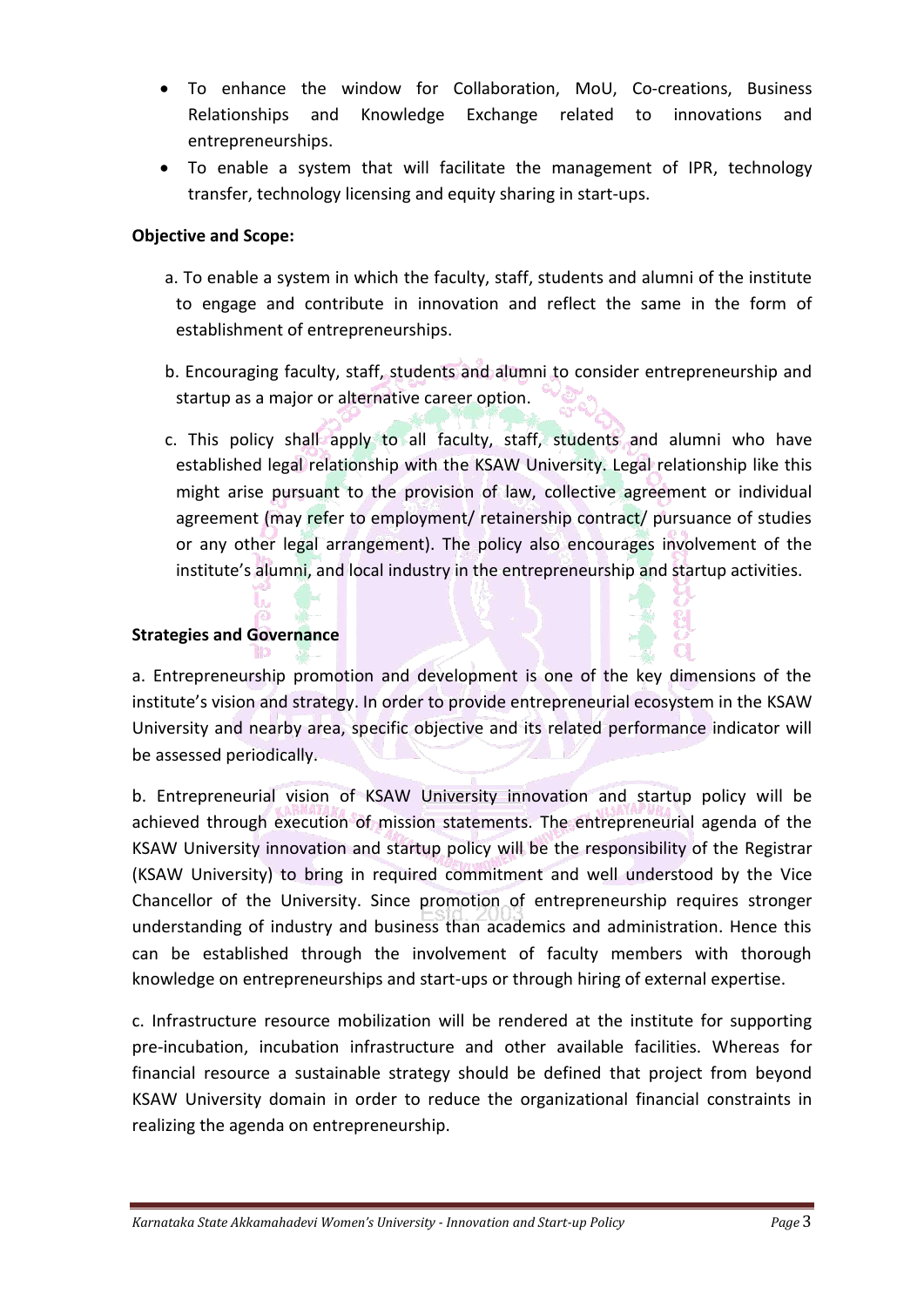*i. Investment in the innovation and startups related activities should be a part of the KSAW University annual financial budget plan with a separate budget allocation with minimum 0.5% fund should be created as 'Innovation and startup Fund'.*

*ii. Financial resource mobilization should also involve raising funds from public and private agencies that are specifically involved in promoting innovations and start-ups. Further encouraging faculty and students to communicate proposal to external govt and non-govt funding agencies including VGST, ICSSR, UGC, BIRAC, AICTE, DSIR, CSIR, DST, DBT, MHRD, Startup India, Invest India, MSDE, MSME, etc. and non-government sources not mention, but applicable.* 

*iii. For technology incubators, KSAW University may also approach corporate and private sectors to generate necessary financial support, under Corporate Social Responsibility (CSR) as per Section 135 of the Company Act 2013* 

*iv. Funds for supporting innovations and entrepreneurships may also be raised through donations and sponsorships.* 

*v. KSAW University may also actively engage alumni network for promoting and supporting Innovation & Entrepreneurship (I&E).*

d. Autonomy and ownership of initiatives should be promoted without projecting the decision making through hierarchical approach

e. The Institute Innovation Council comprising student and faculty representatives should be formed for dissemination of the importance of innovation and entrepreneurial agenda across the KSAW University along with the student clubs through institutional programs such as conferences, convocations, workshops etc.

f. The I&E strategy will embrace the entrepreneurial activities across various centers, departments, faculties, within the institute, thus breaking the silos. The objectives of the units may be aligned with the overall objectives and performance indicators

g. Product to market strategy for startups may be developed by the institute on case to case basis

## Estd. 2003

h. Progress of entrepreneurship culture should not be narrowed within the limitations of the institution. Faculty and staff may take part in initiatives to promote startups outside the institute with prior permission.

*i. The institute must act as the driving force in developing entrepreneurship culture in its boundaries (regional, social and community level). This shall involve giving provision to extend facilities for outsiders, opportunity for regional startups, and active involvement of the institute in defining strategic direction for local development.*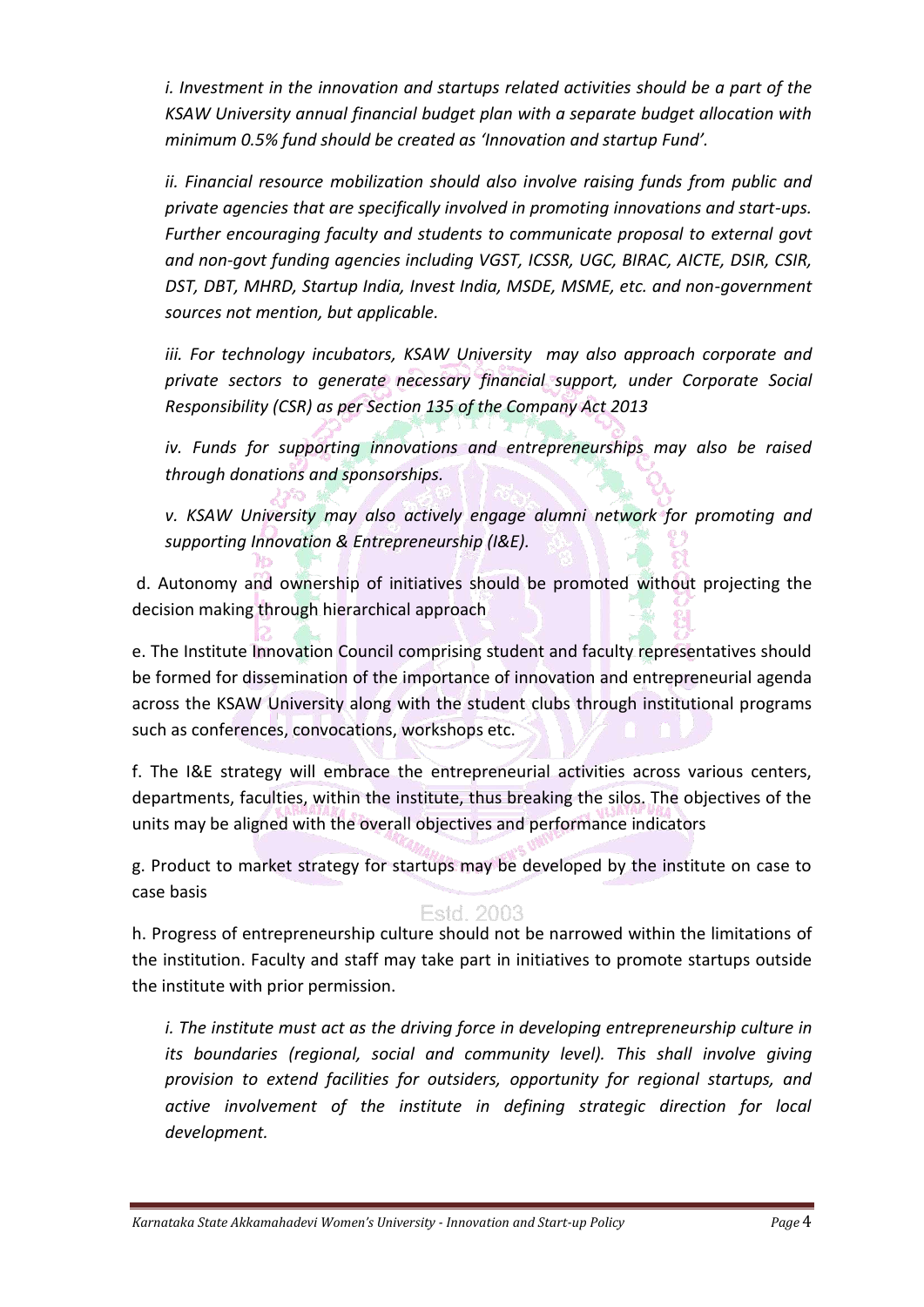*ii. Strategic international partnerships should be developed using bilateral and multilateral channels with international innovation clusters and other relevant organizations. Moreover, international exchange programs, internships, engaging the international faculties in teaching and research should also be promoted.* 

## **Startups Enabling Institutional Infrastructure**

Initiation of incubation and pre-incubation opportunities for fostering innovations and startups in HEIs institutions should be undertaken. Incubation and Innovation need to be organically connected. In the absence of innovation, it is difficult for new enterprises to succeed. The aim of the effort should be to link innovation to entreprises to financial success

a. The institute may innovate and continue to improve resources to support preincubation (e.g. IICs as per the guidelines by MHRD's Innovation Cell, Innovation Cell, Startup Cell, Student Clubs, etc.) and Incubation/ acceleration by organizing resources from internal and external sources

b. The Pre-Incubation/Incubation facility should be accessible 24x7 to students, staff and faculty of all disciplines and departments across the University

c. Pre-incubation facilities may or may not be a separately registered entity, but it is recommended that 'Incubation cum Technology Commercialization Unit' must be a separate entity preferably registered under Section-8 of Company Act 2013 or 'Society' registered under Society Registration Act with independent governance structure. This will allow more freedom to Incubators in decision making with less administrative hassles for executing the programs related to innovation, IPR and Startups. Moreover, they will have better accountability towards investors supporting the incubation facility

**VIJAYAPURA** d. University may offer mentoring and other relevant services through Preincubation/Incubation units in-return for fees (or) zero payment basis. The University may not hold the equity as per the current statute. The modalities regarding Equity Sharing in Startups supported through these units will depend upon the nature of services offered by these units.

## **Nurturing Innovations and Startups**

a. The University will encourage creation and nurturing of Startups/enterprises by students (UG, PG, Ph.D.), staff (including temporary or project staff), and faculty. They will be encouraged to apply for incubation with the University's incubator. However, the selection of the startup for incubation will be decided by responsible authority of the University

b. The University will give permison for licensing of IPR from University to start up as per the IPR policy. Students and faculty members willing to start a startup based on the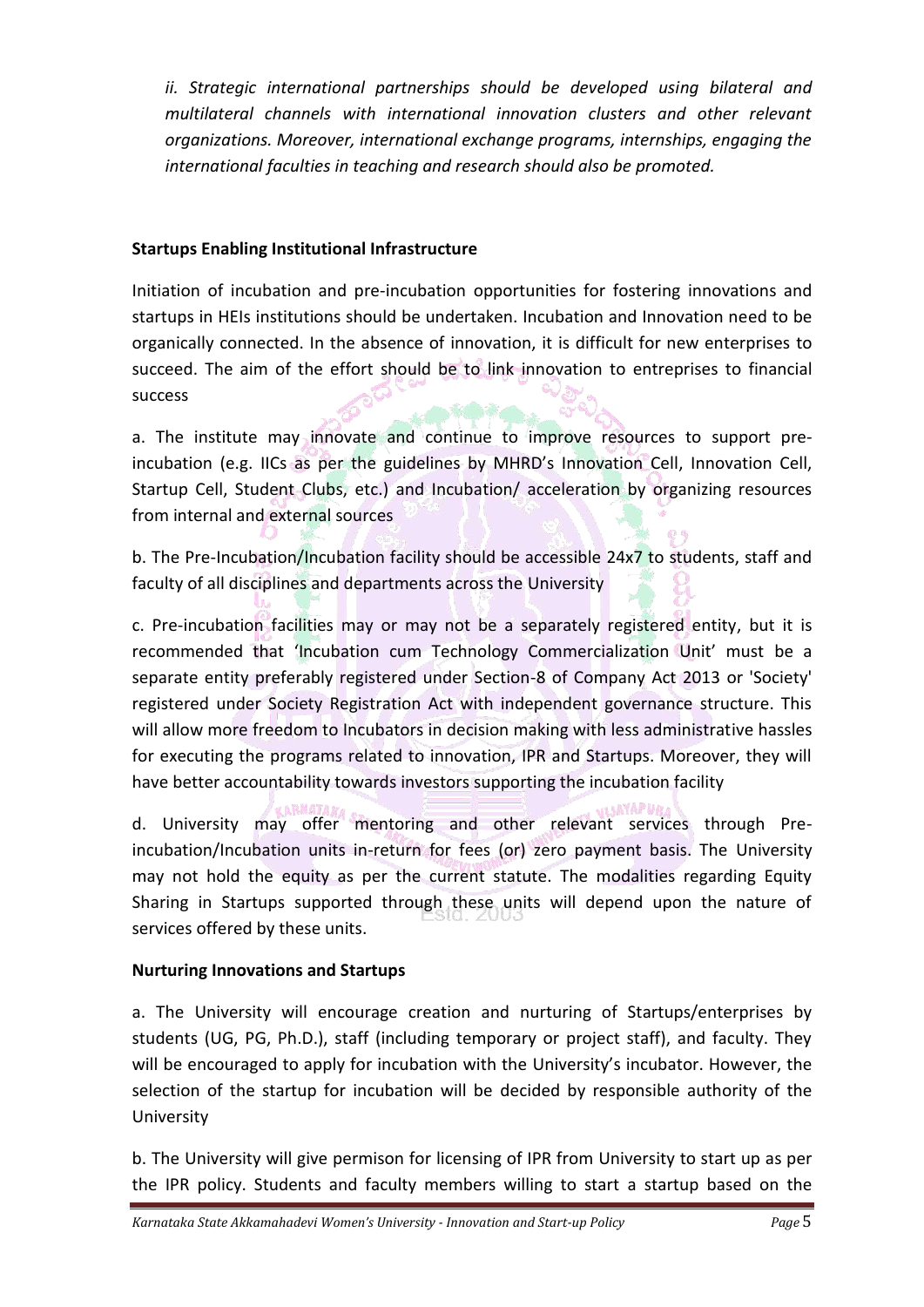technology developed or co-developed by them or the technology owned by the University, may be given a license on the said technology as per the IPR policy.

*i. The University will encourage students to participate as intern with the startups incubated in any recognized incubator while studying.*

*ii. Student inventors will also be given permission to choose for developing their startup in place of their mini project/ major project, seminars, summer trainings. The area in which a student wishes to start a startup may be interdisciplinary or multidisciplinary. However, the student must give a detail description of how they will divide and clearly distinguish their ongoing research activities as a student from the work being conducted at the startup* ್ ಮಹಿಳಾ

c. The University will also encourage faculty and staff to take off for a semester / year (or even more based upon the decision of review committee constituted by the institute) as sabbatical/ unpaid leave/ casual leave/ earned leave for working on startups and come back. Institution should consider allowing use of its resource to faculty/students/staff wishing to establish start up as a fulltime effort. The seniority and other academic benefits during such period may be preserved for such staff or faculty

d. Institute may facilitate the startup activities/ technology development by allowing students/ faculty/staff to use institute infrastructure and facilities, as per the choice of the potential entrepreneur in the following manners:

*i. Entrepreneurship mentorship support on regular basis*

*ii. Facilitation in different areas including technology development, design, creativity, fund raising, thinking, cash-flow management, financial management, new venture planning, product costing, business development, brand-development, product development, social entrepreneurship, marketing, human resource management as well as law and regulations impacting a business*

*iv. University may also link the startups to other seed-fund providers/ angel funds/ venture funds or itself may set up seed-fund once the incubation activities mature*

*v. License University IPR as discussed in the IPR policy*

i. Participation in startup related activities will be considered as a legitimate activity of faculty in addition to teaching, R&D projects, and industrial consultancy and management duties and must be considered while evaluating the annual performance of the faculty. Every faculty may be encouraged to mentor at least one startup

j. Product development and commercialization as well as participating and nurturing of startups would now be added to the faculty add-on duties and each faculty would choose a mix and match of these activities (in addition to minimum required teaching and guidance) and then respective faculty are evaluated accordingly for their performance and promotion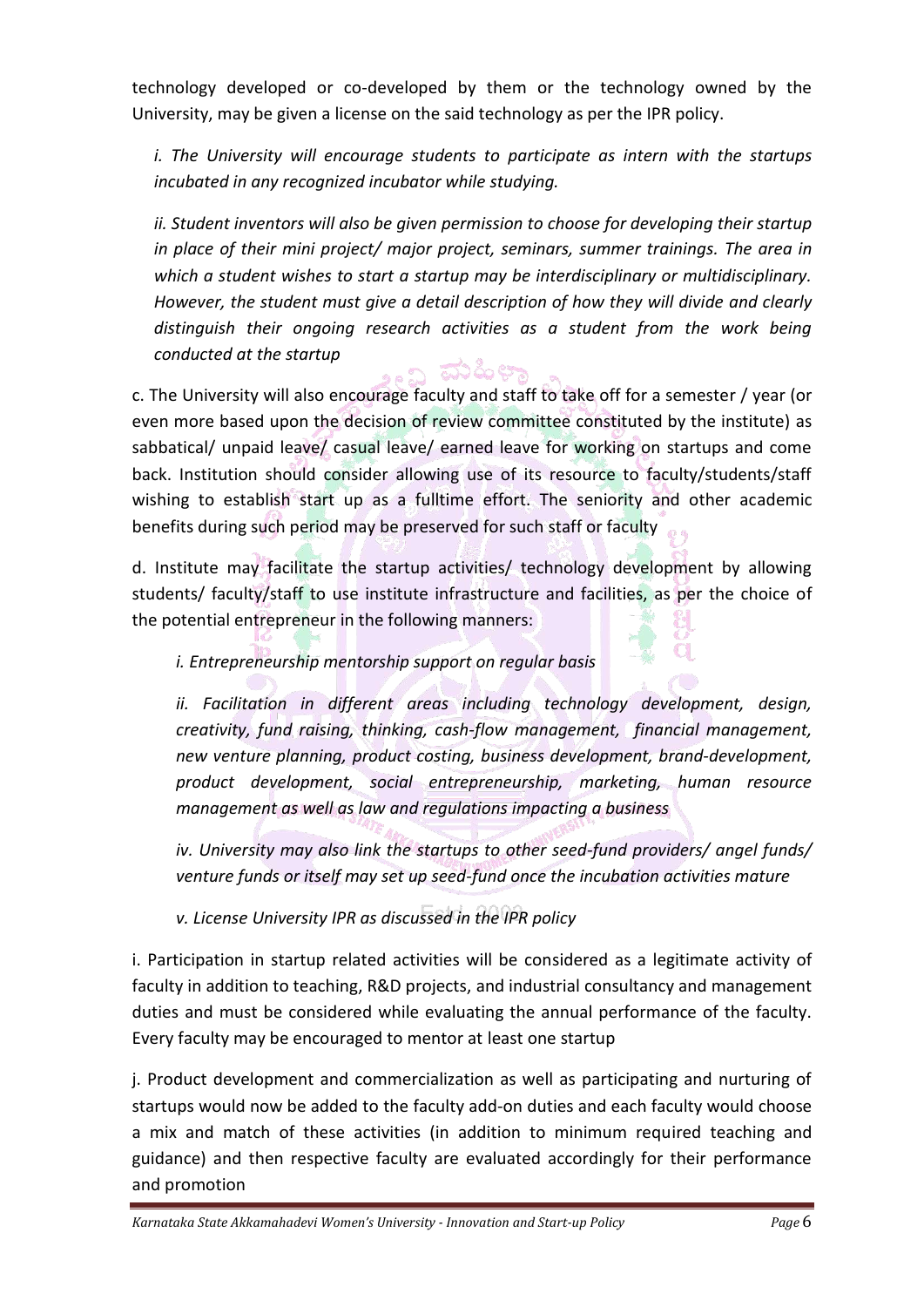k. University will also update/change/revise performance evaluation policies for faculty and staff as stated above

l. The University at no stage will have any liability accrue to it because of any activity of any startup. Students who intend to pursue entrepreneurial ventures cannot use the institute address to register their company

## **Product Ownership Rights for Technologies Developed at Institute**

a. According to the IPR policy of the institute the ownership of IP will be made

b. Faculties and experts with excellence in the relevant field will be included in the All institute's decision-making body with respect to IPR / technology-licensing / incubation

c. There will be strong encouragement from Institute for Interdisciplinary research and publications on startup and entrepreneurship.

## **Organizational Capacity, Human Resources and Incentives**

a. University should recruit specialized staffs that are having tremendous knowledge and experience in the field of strong innovation and entrepreneurial/ industry.

*i. there will be opportunity for efficient staff members to conduct training to promote I&E*

ii. To achieve better engagement of staff in entrepreneurial activities, institutional *policy on career development of staff should be developed with constant up skilling.*

b. there will be interdisciplinary and interdepartmental supports by the institute to strengthened the teaching and research in order to have greater abundance of internal resources and knowledge. **AHADEVIWOMEN** 

c. Apart from the regular activities special and plenary lectures will be conducted along with alumni activities and student exchange programmes will be made to bring skills. Such experts may be paid honorarium as per the University norms

d. With the use of financial support like professional development fund Faculty and staff are encouraged to do courses on skill based trainings on innovation, entrepreneurship management and venture development.

e. University can retain all staff and stake holders by encouraging them with rewards and incentives in consultation with the University Syndicate.

*i. The reward system for the staff may include sabbaticals, office and lab space for entrepreneurial activities, reduced teaching loads, awards, trainings, etc.*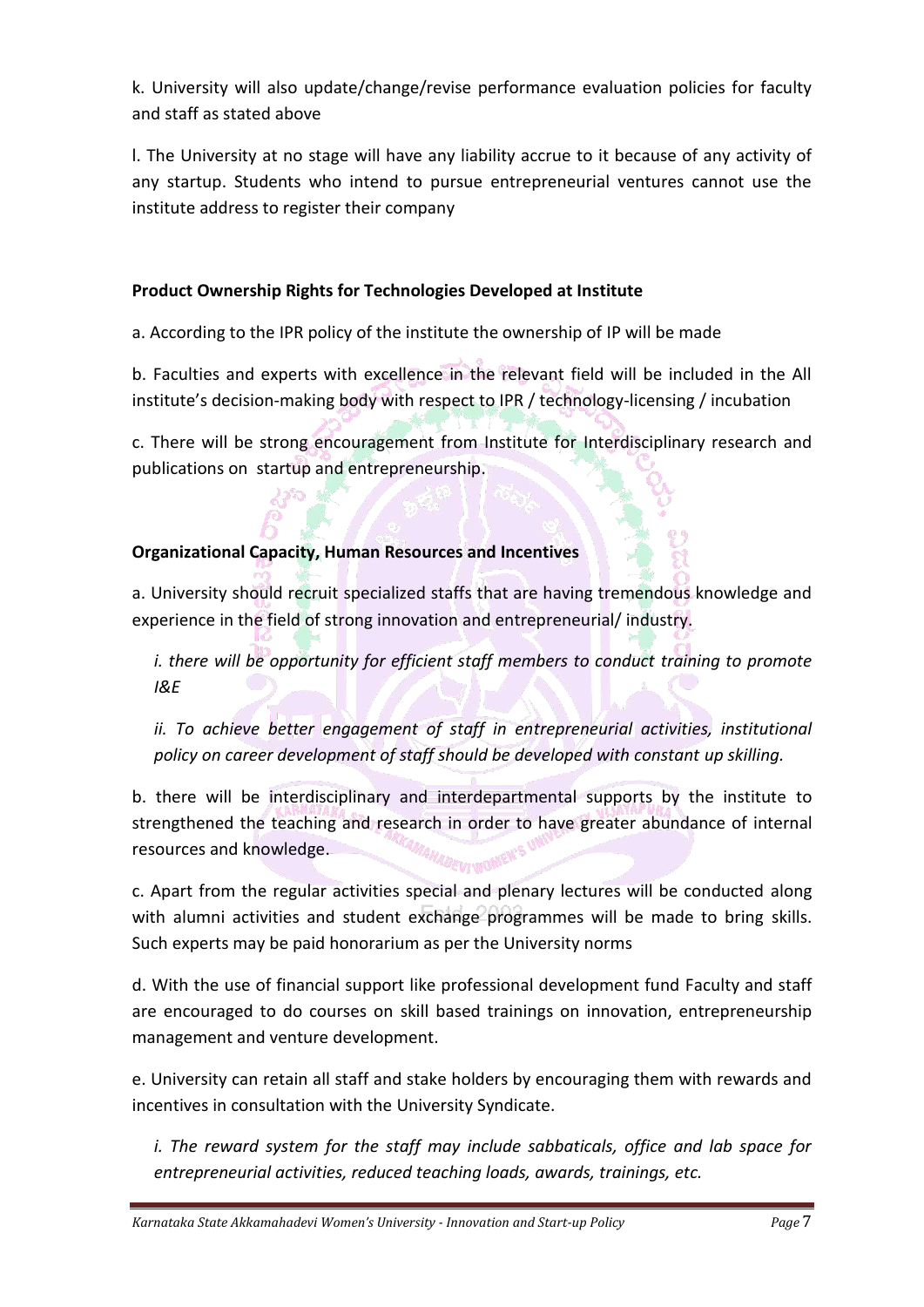*ii. The recognition of the stakeholders may include providing facilities and services, strategy for shared risk, as guest teachers, fellowships, associateships, etc*

iii. A performance matrix will be developed and used for evaluation of annual *performance*

## **Creating Innovation Pipeline and Pathways for Entrepreneurs at Institute Level**

a. To make entry of large number of students to innovation and pre-incubation activities at their early stage by supporting them by building pathway in bringing idea of innovation to market, the institute will rely on the following mechanisms

 *At postgraduate level the strong and well designed curriculum will be key factor for programming this process. Students will be exposure to skill based learning like technology, process or business innovation which may address and solve the problems of the society and consumers. Active platforms will be made to students by inviting first generation local entrepreneurs or experts to address young minds through Initiatives such as innovation competitions, hackathons, workshops, bootcamps, seminars, conferences, exhibitions, mentoring by academic and industry personnel, throwing real life challenges, awards and recognition shall be routinely organized. This strong integration between design-centric education and enterprise related activities will be persisted by the institute*

b. The University shall fill the gap between the students and start-up idea through creating interaction between student entrepreneurs with real life entrepreneurs which boost students in understanding real challenges.

c. The financial budget should be given for the Institute Innovation Council (IIC) to organize and conduct several innovative activities. There should be collective and concentrated efforts will be made in making success of student ideas and innovations and to further facilitate their entrepreneurial journey

## Estd. 2003

### **Norms for Faculty Startups**

a. University will be creating norms to faculty for better coordination of the entrepreneurial activities and selected faculty startup will be originate from within the same University.

*i. Role of faculty may vary from being an owner/ direct promoter, mentor, consultant or as on-board member of the startup.*

*ii. University should work on developing a policy on 'conflict of interests' to ensure that the regular duties of the faculty don't suffer owing to his/her involvement in the startup activities.*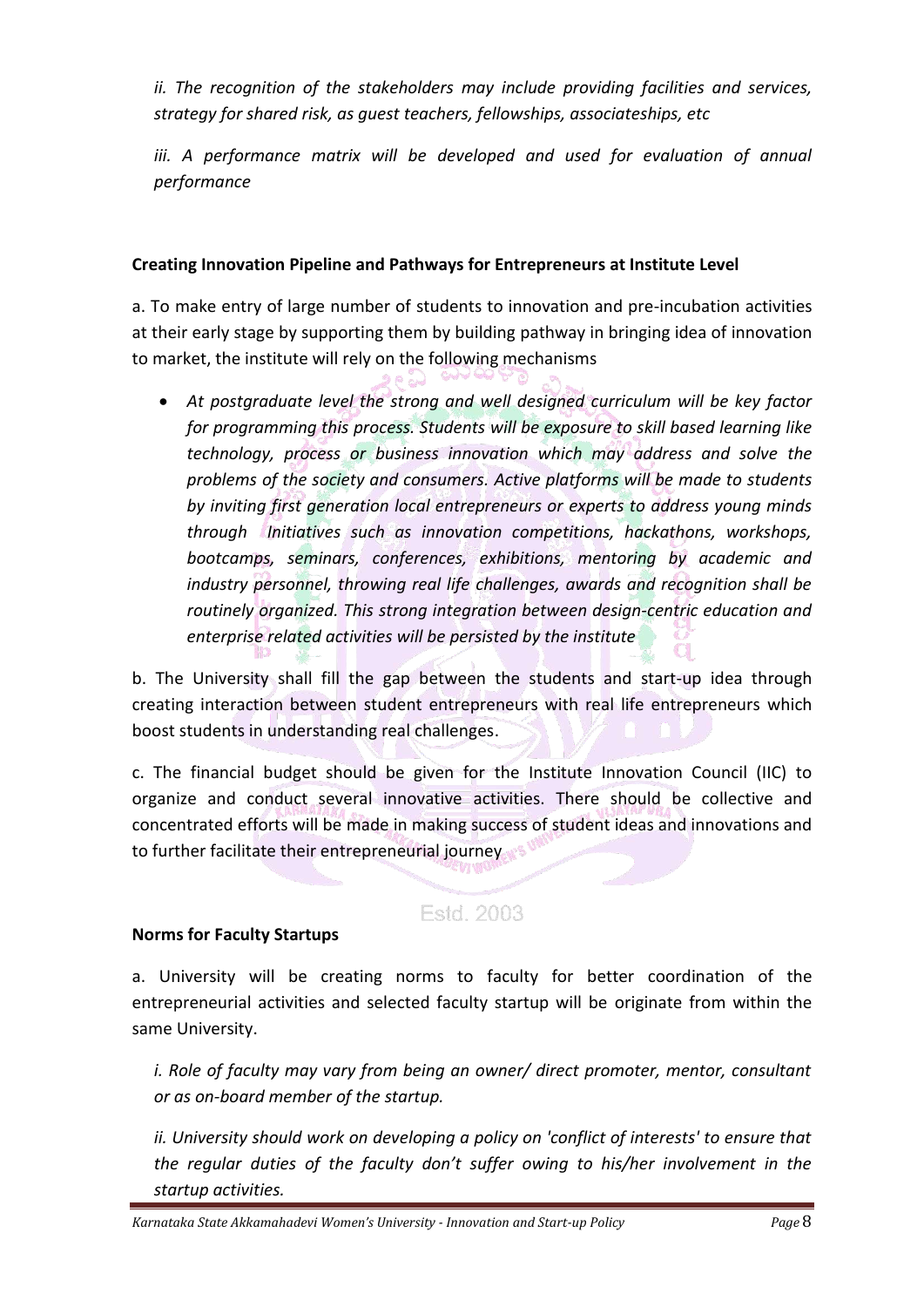*iii. Faculty startup may consist of faculty members alone or with students or with faculty of other institutes or with alumni or with other entrepreneurs*

b. In case the faculty/ staff holds the executive or managerial position for more than three months in a startup, they will go on sabbatical/ leave without pay/ utilize existing leave.

c. Faculty must clearly separate and distinguish on-going research at the University and the work conducted at the startup/ company

d. Based on the decision by review committee of institute a maximum leave (as sabbatical/ existing leave/ unpaid leave/ casual leave/ earned leave) of one semester/ year will be sanctioned to the selected faculty startup.

e. Faculty should not involve research staff or other staff of University for the activities of the startup and vice-versa

g. Startup which includes animals or Human subject related research should take prior clearance by animal or clinical ethical committee respectively.

## **Pedagogy and Learning Interventions for Entrepreneurship Development**

**Jun** 

a. Diversified approach should be included to produce significant learning outcomes, through cross disciplinary learning with use of mentors, labs, case studies, games, etc.

*i. University should make the Student clubs/ bodies/ departments for creative activities like competitions, bootcamps, workshops, awards, etc.*

*ii. University should avail an annual 'INNOVATION & ENTREPRENEURSHIP AWARD' to identify the outstanding ideas and successful enterprisers and contributors which promotes innovation and enterprises ecosystem within the institute*

*iii. Applied teaching methods such as case studies on business failure and real-life experience reports by start-ups will create awareness among the students.*

*iv. The plan of tolerating and encouraging failures should be included in our systems thorough elaborate discussion and debate to help in the overcome of failure in life which helps in the reducing the social stigma associated with it. Very importantly, this should be a part of University's philosophy and culture.*

*v. The University's "Institute Innovation Council" may comprise innovation champions from within the students/ faculty/ staff for each department/ stream of study*

b. Entrepreneurship education must be conveyed to students at curricular/ co-curricular/ extracurricular level through elective/ short term or long-term courses on innovation,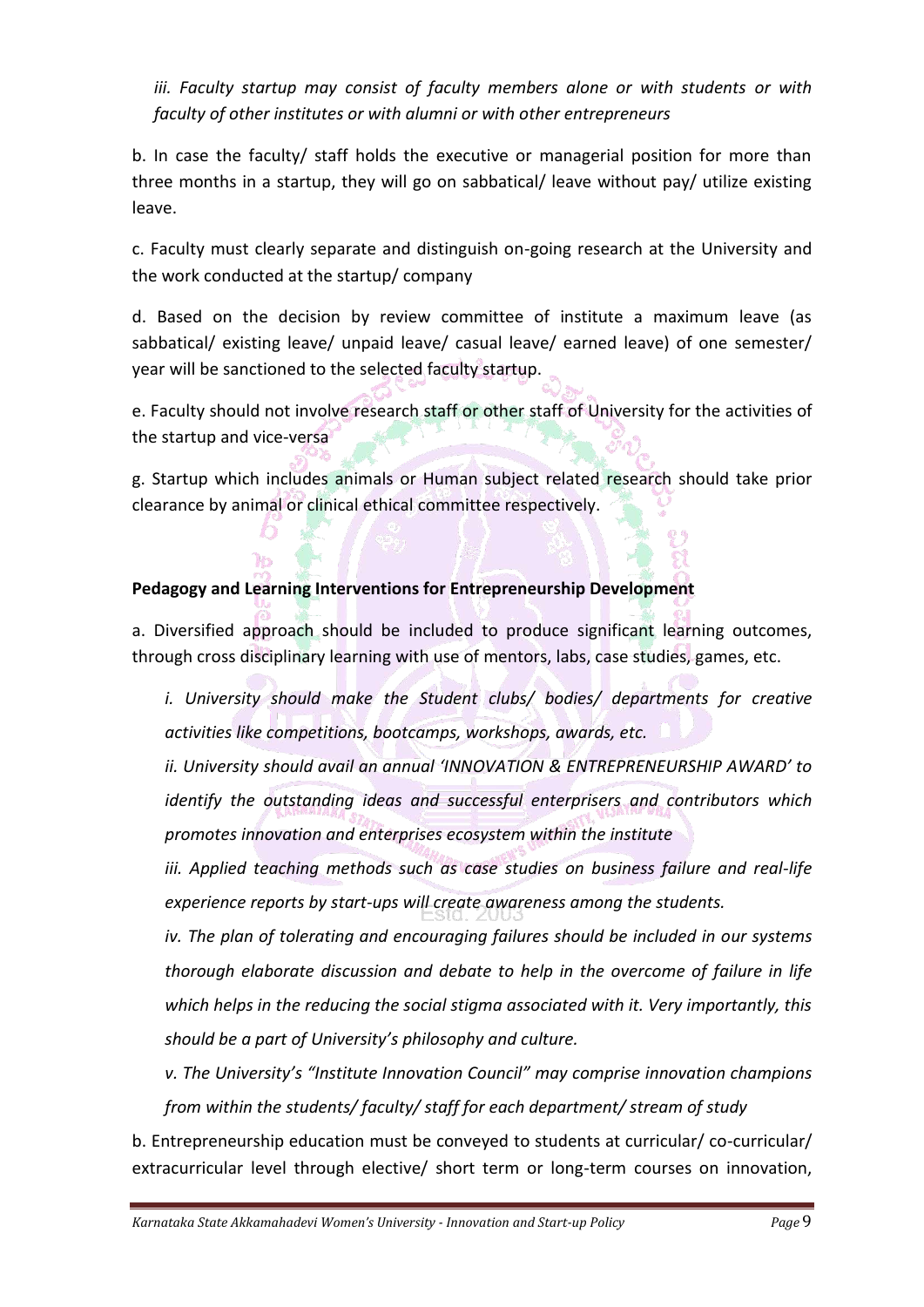entrepreneurship and venture development. Validated learning outcomes should be made available to the students.

*i. Integration of expertise external stakeholders should be done in the entrepreneurship education to evolve a culture of collaboration and engagement with external environment*

*ii. At the start of every academic session, University may conduct an induction program to provide an idea about the importance of innovation and startup so that freshly inducted students are made aware about the entrepreneurial agenda of the institute and available support systems. Curriculum for the entrepreneurship education should be consistently updated based on entrepreneurship research outcomes. This should also include case studies on failures*

*iii. Industry linkages should be leveraged for conducting research and survey on trends in technology, research, innovation, and market intelligence*

*iv. Student innovators, startups, experts must be engaged in the dialogue process while developing the strategy so that it becomes need based*

*v. Customized teaching and training materials should be developed for startups*

*vi. It must be noted that not everyone can become an entrepreneur. The entrepreneur is a leader, who would convert an innovation successfully into a product, others may join the leader and work for the startup. It is important to understand that entrepreneurship is about risk taking. One must carefully evaluate whether a student is capable and willing to take risk.*

c. Pedagogical changes need to be done to ensure that maximum number of student projects and innovations are based around real life challenges. Learning interventions developed by the University for inculcating entrepreneurial culture may be constantly reviewed and updated

### **Collaboration, Co-creation, Business Relationships and Knowledge Exchange**

a. Stakeholder engagement must be shown outmost importance in the entrepreneurial agenda of the institute. University should find efficient partners, resource organizations, micro, small and medium sized enterprises (MSMEs), social enterprises, schools, alumni, professional bodies and entrepreneurs to support entrepreneurship and co-design the programs.

i. To encourage co-creation, bi-directional flow/ exchange of knowledge and people should be ensured between institutes such as incubators, science parks, etc.

ii. University should organize networking events for better engagement of collaborators and should open up the opportunities for staff, faculty and students to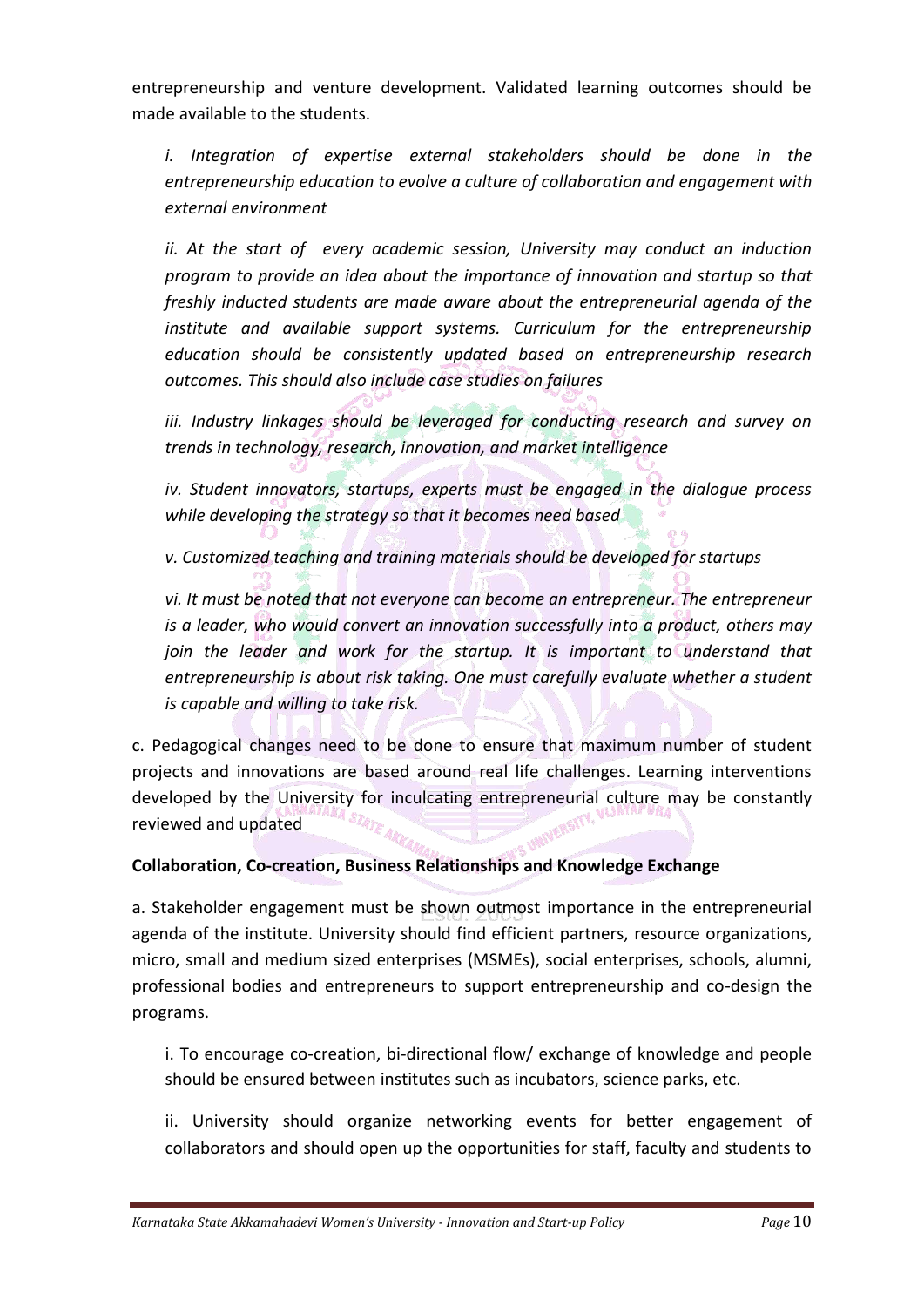allow constant flow of ideas and knowledge through meetings, workshops, space for collaboration, lectures, etc.

iii. Mechanism should be developed by the University to capitalize on the knowledge gained through these collaborations.

iv. Care must be taken to ensure that events DON'T BECOME an end goal. First focus of the incubator should be to create successful ventures.

b. Knowledge exchange through collaboration and partnership should be made a part of institutional policy and institutes must provide support mechanisms and guidance for creating, managing and coordinating these relationships

i. Through formal and informal mechanisms such as internships, teaching and research exchange programmes, clubs, social gatherings, etc., faculty, staff and students of the institutes should be given the opportunities to connect with their external environment.

ii. Connect of the institute with the external environment must be leveraged in form of absorbing information and experience from the external ecosystem into the institute's environment.

iii. The University may plan for an innovation knowledge platform using in-house Information & Communication Technology (ICT) capabilities.

### **Entrepreneurial Impact Assessment**

**HO** 

a. Impact assessment of institute's entrepreneurial initiatives such as pre-incubation, incubation, entrepreneurship education shall be performed an annual basis.

i. Monitoring and evaluation of knowledge exchange initiatives, engagement of all departments and faculty in the entrepreneurial teaching and learning should be <sup>ID</sup>EVIWO<sup>N</sup> assessed

ii. Number of startups created, support system provided at the institutional level and satisfaction of participants, new business relationships created by the institutes should be recorded and used for impact assessment

iii. Impact should also be measured for the support system provided by the University to the student entrepreneurs, faculty and staff for pre-incubation, incubation, IPR protection, industry linkages, exposure to entrepreneurial ecosystem, etc.

b. Formulation of strategy and impact assessment should run simultaneously. Updates on impact of the activities should be actively used while improving and reviewing the entrepreneurial strategy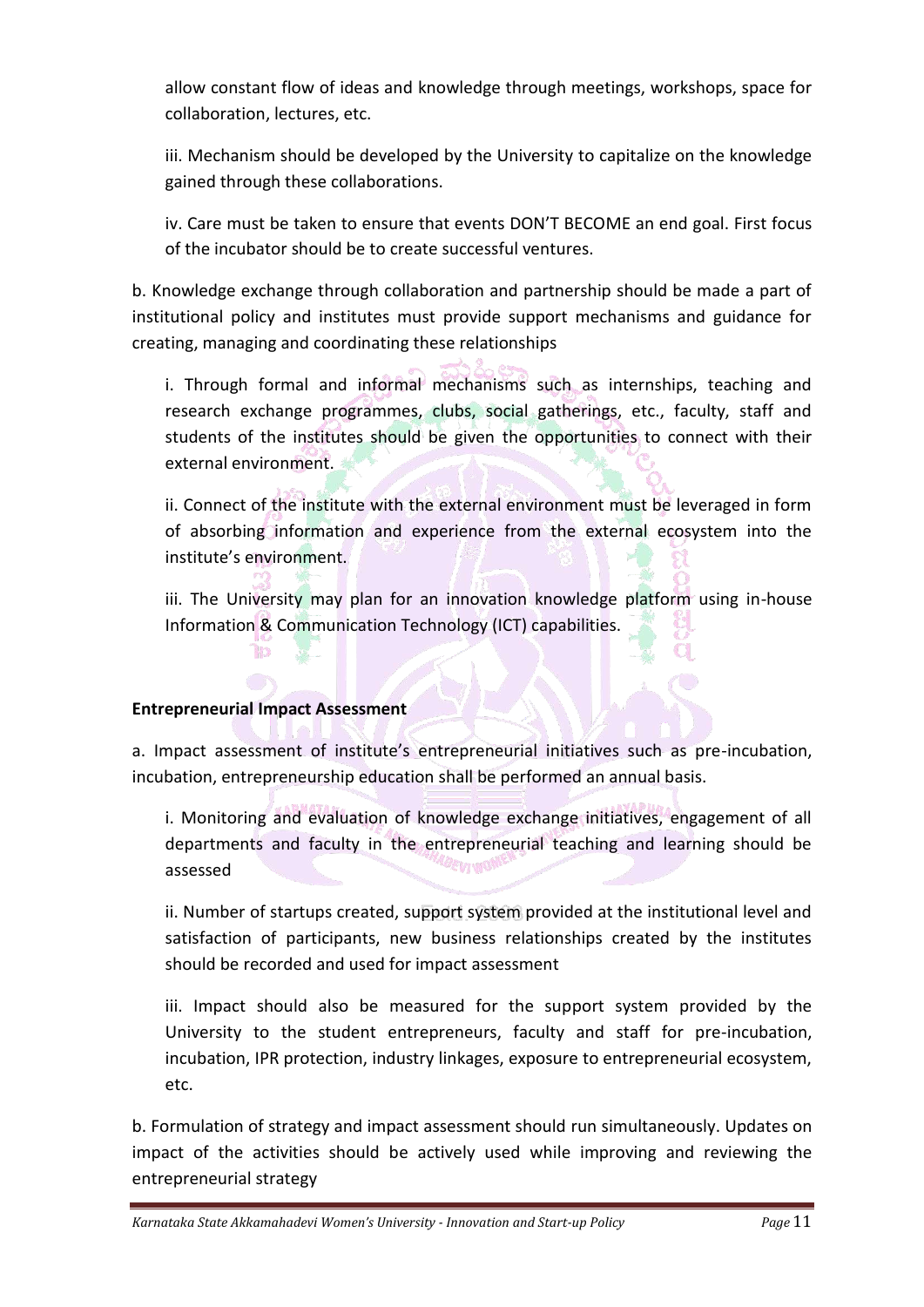c. Impact assessment for measuring the success should be in terms of sustainable social, financial and technological impact in the market. For innovations at pre-commercial stage, development of sustainable enterprise model is critical. COMMERCIAL success is the ONLY measure in long run

## **Short-term Goals:**

- Developing critical thinking skills to motivate students and faculties with entrepreneurial abilities.
- Building Innovation and Incubation ecosystem by providing resources available at the University. ್ನಾಂ **ಲಾ**
- In-house competency development to serve potentiality to the incubators.
- Strengthen the intra and inter institutional linkage with ecosystem enablers at different levels.<sup>6</sup>
- Defining Key Performance Indicators (KPIs) for Entrepreneurial Performance Impact Assessment.

## **Long-term Goals:**

- Innovation, pre-incubation, incubation and start-up facilities on the campus
- Academic courses offered by the institute on Innovation, IPR and Start-ups
- Obtaining scientific and technical patents by incubators and Start-ups
- Collaboration, co-creation and technology exchange and commercialization
- Emerging successful innovation and start-ups from the institute
- Increase technical employment rate through self-employment by start-ups
- Developing Key Performance Incubators (KPIs) for Entrepreneurial Performance Impact Assessment
- Creating Societal, ethical and technological entrepreneurs through National Innovation and Start-up Policy

### **Deliverables:**

- 
- Inculcating awareness on Innovation and Start-ups among students and faculties
- Imparting education on Innovation and Entrepreneurship development
- Providing State-of-art facilities
- Enterprise Support from Corporate Social Responsibility(CSR)
- Arena with skilled professionals to make Industry ready.
- Constituting Advisory Services Committee to address grievances
- Promoting active Research & Advocacy
- Inter-Department linkages and Inter-Institutional Linkages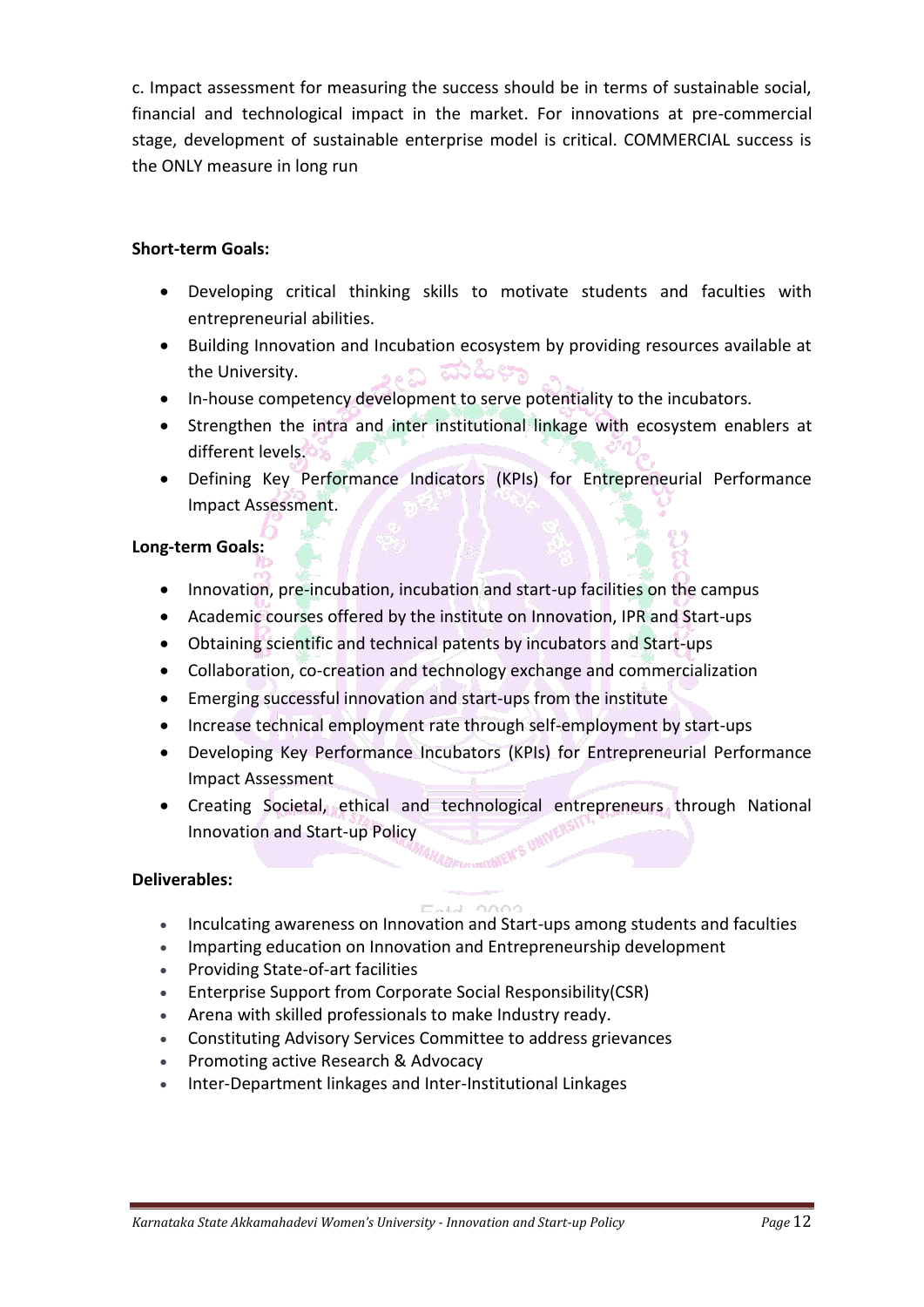#### **Promotion:**

- Organize Workshops /Lectures/Seminars/eTalk/Boot Camp etc
- Conduct Online and Class Room Education and Training & Mentoring
- Integration of Experiential Learning
- Establishment of Start-up Cell
- Scout, Recognize Support Ideas, Innovation and Startups
- Innovation and Start-up Repository Build-up
- Setup Advisory Service Expert Pool
- Training-FDPs and EDPs
- Incentives for experts from Industry
- Research Studies and Advocacy Programs
- Mentor, Start-up Cell Network, Business & Referral Service
- Convergence and Leverage for Govt. Schemes and Programs
- Organize National and Regional Level Events

#### **Thrust Areas of NISP**

- A. Strategies and Governance for Promoting Innovation & Entrepreneurship
- Creating Innovation Pipeline and Pathways for Entrepreneurs.
- Building Organizational Capacity, Human Resources and Incentives.
- Collaboration Co-creation and Business Relationship and Knowledge Exchange.
- B. Norms for Faculty and Students Driven Innovations and Startups
- Incentivizing Students for Innovation and Entrepreneurship
- Incentivizing Faculties & Staff for Innovation and Entrepreneurship
- Norms for Faculty Startup

C. Incubation & Pre-Incubation Support Facility Creation and Access

D. IP Ownership Rights for Technologies Developed at Higher Educational Institutions.

- E. Pedagogy and Learning Interventions for Entrepreneurship Development
- F. Entrepreneurial Performance Impact Assessment Processes and Mechanisms:

#### *Incubation support*

- Setting up a start-up and allowing students, faculty and research staff to work part-time for the start-ups while studying / working.
- Creating facilities within the institution for supporting pre-incubation (e.g. IICs as per the guidelines by MHRD's Innovation Cell, Innovation Cell, Startup Cell, Student Clubs, etc.) and Incubation/ acceleration by mobilizing resources from internal and external sources.
- Provide business incubation facilities:
- Premises at subsidised cost.
- Laboratories,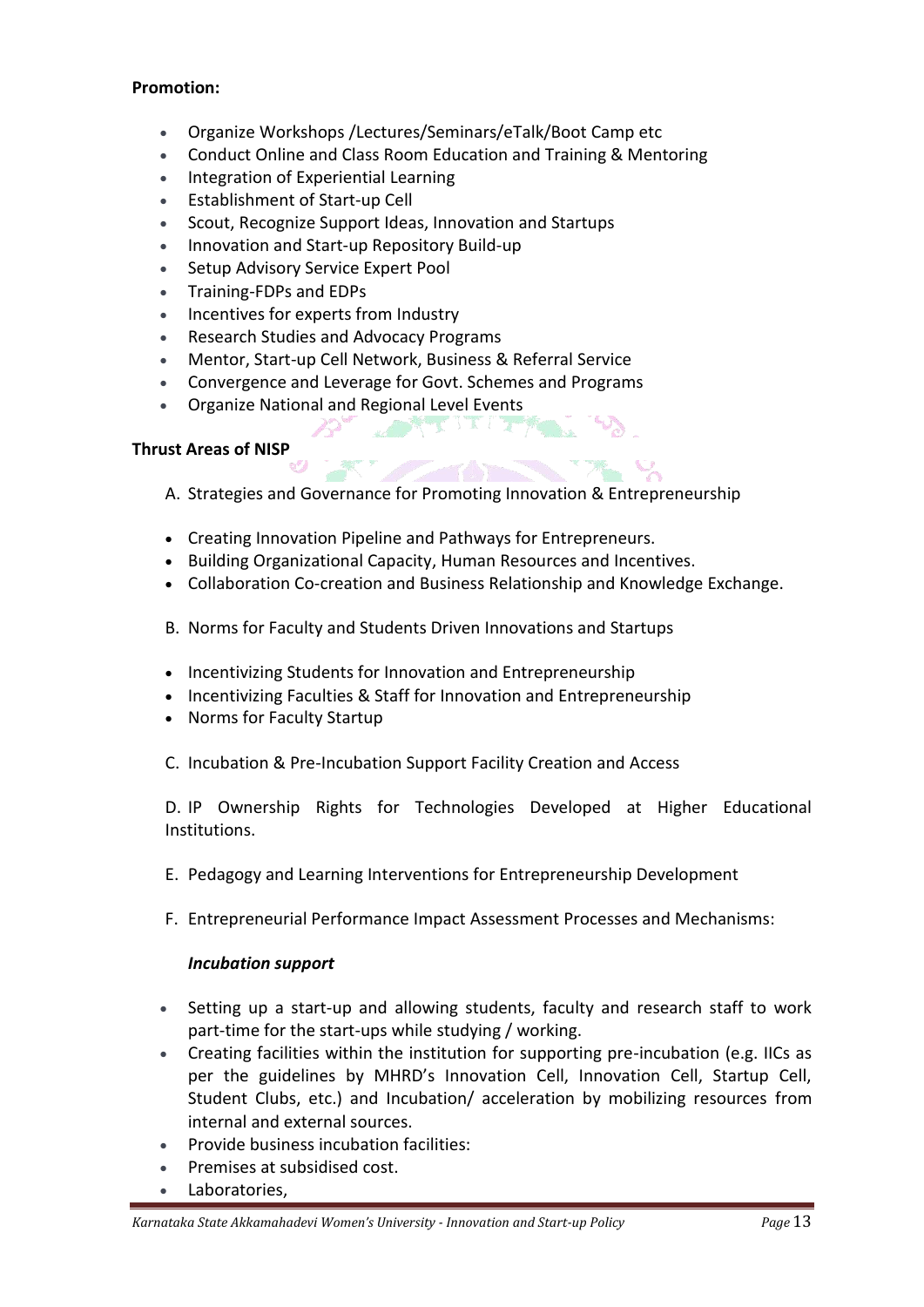- Research facilities,
- **IT services,**
- **Training and Mentoring Services, etc.**
- Licensing of IPR from institute to start up

## *Student support*

- Induction program about the importance of I&E to be conducted the first year students. So that freshly inducted students are made aware about the entrepreneurial agenda of the institute and available support systems
- Supporting the students in terms of providing address for their Incubation cell, Semester break, attendance and accommodation.
- Student clubs/ bodies/ departments must be created for organizing competitions, boot camps, workshops, awards, etc.
- 'Innovation & Entrepreneurship Award' to recognize outstanding ideas, successful enterprises and contributors:
- Innovation champions would be nominated within the students/ faculty/ staff for each department/ stream of study Faculty Support
- University would recruit staff that have a strong innovation and entrepreneurial/ industrial experience, behaviour and attitude. This will help in fostering Innovation and Entrepreneurship culture.
- Faculty and departments of the University have to work in coherence and crossdepartmental linkages
- Faculty and staff should be encouraged to do *courses on innovation, entrepreneurship management and venture development.*
- Guest Lectures by Subject Matter Experts (SME)

## **Course design in PG program of Science/ Social Science/ Arts/ Commerce/ Management/ Education/ Physical Education and Sports.**

- For creating awareness among the students, the teaching methods should include case studies on business failure and real-life experience reports by start-ups.
- Pedagogical changes need to be done to ensure that maximum number of student projects and innovations are based around real life challenges
- Short-term/ six-month/ one-year part-time entrepreneurship training.
- Designing courses in a variety of areas including technology development, ideation, creativity, design thinking, fund raising, financial management, cash-flow management, new venture planning, business development, product development, social entrepreneurship, product costing, marketing, branddevelopment, human resource management as well as law and regulations impacting a business.

### **Networking or Collaborating Support:**

- University may also link the startups to other seed-fund providers'/ angel funds/ venture funds or itself may set up seed-fund once the incubation activities mature.
- Providing support to students who show potential, in pre-startup phase to link their start-ups and companies with wider entrepreneurial ecosystem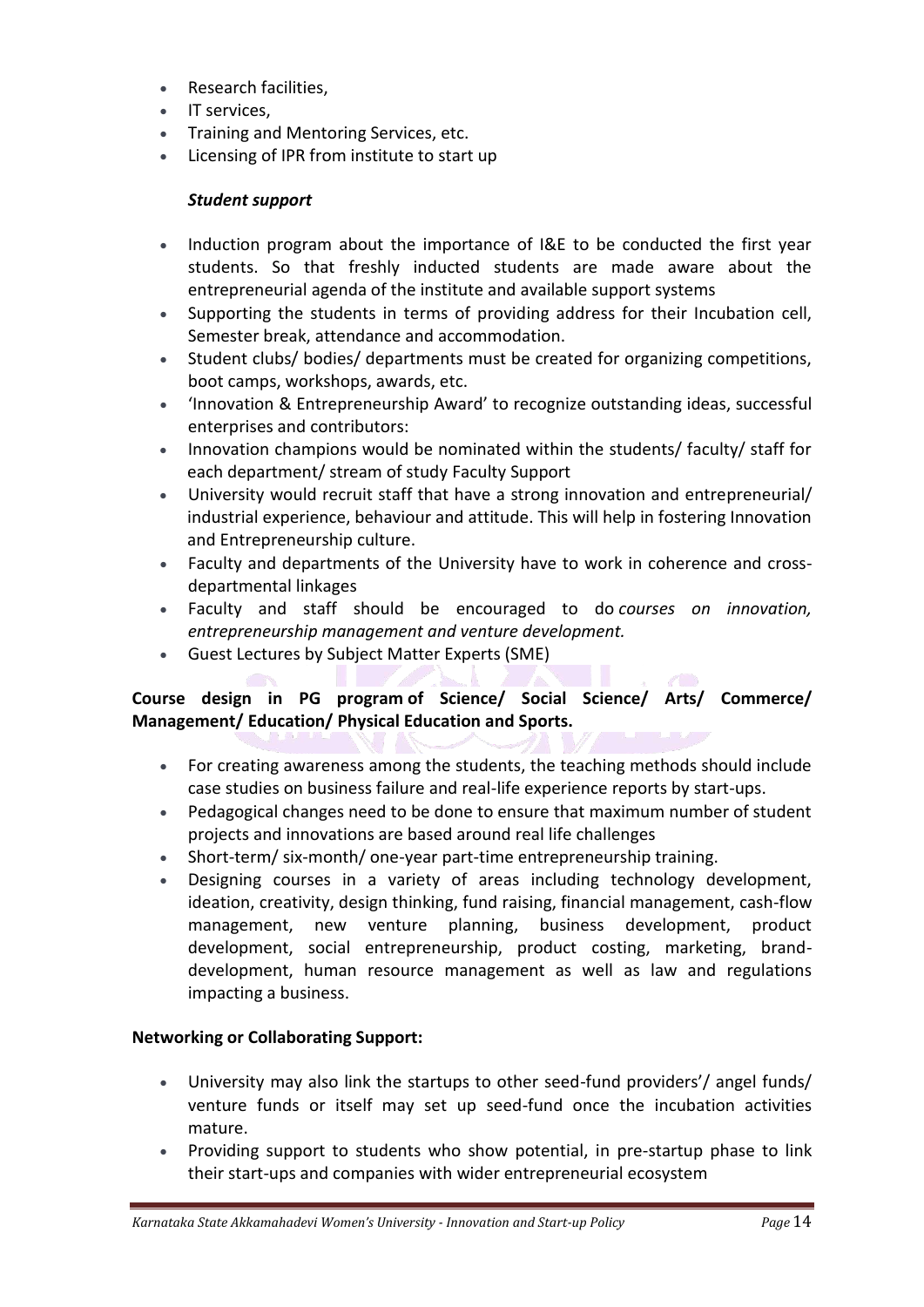- Networking events to be organized to create a platform for the budding entrepreneurs to meet investors and pitch their ideas.
- Establishing a Start-up and Entrepreneur ecosystem with Collaboration, Cocreation, Business Relationships and Knowledge Exchange.

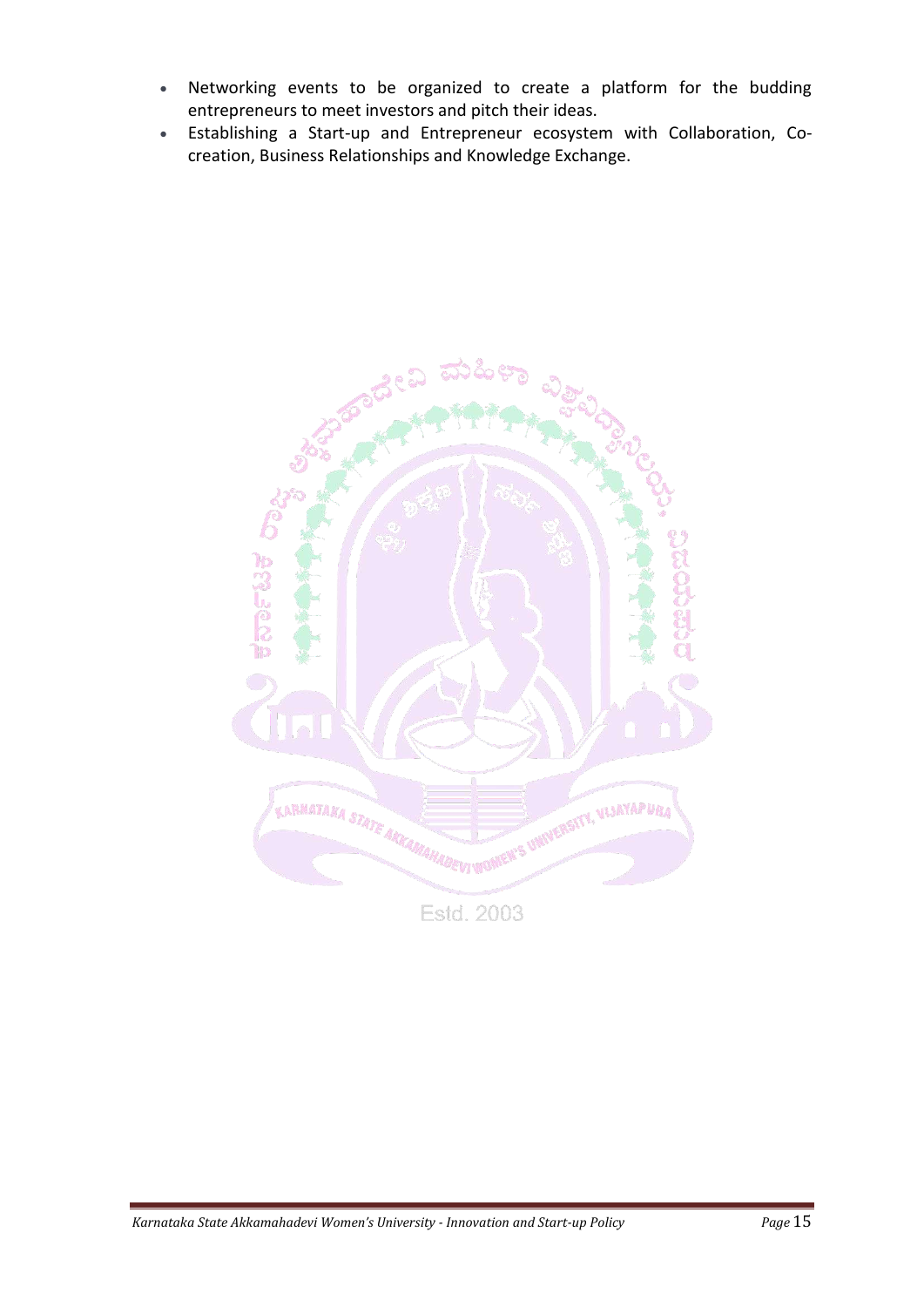#### **NISP Implementation Committee:**

A committee has been formed by identifying the experts having expertise and experience in the domain of innovation, IPR and startup to start the work of policy formation and implementation of guidelines at the institute.

| Sl. No.          | <b>Name</b>           | <b>Designation</b>                       | Role              |
|------------------|-----------------------|------------------------------------------|-------------------|
| $\mathbf{1}$ .   | Prof. B. K. Tulsimala | Vice Chancellor, KSAWU, Vijayapura       | Chairperson       |
| $\overline{2}$ . | Prof. R. Sunandamma   | Registrar, KSAWU, Vijayapura             | Member (Internal) |
| 3.               | Prof. G.G. Rajput     | Dean, Faculty of Science, KSAWU,         | Member (Internal) |
|                  |                       | Vijayapura                               |                   |
| 4.               | Dr. Chandru Matapati  | Assistant Professor, Dept. of            | Member (Internal) |
|                  |                       | Management, KSAWU, Vijayapura            |                   |
| 5.               | Dr. Tahmeena Kolar    | Assistant Professor, Dept. of Journalism | Member (Internal) |
|                  |                       | and Mass Communications, KSAWU,          |                   |
|                  |                       | Vijayapura                               |                   |
| 6.               | Dr. Anand Torvi       | Proprietor-Anascience Research,          | Member (External) |
|                  |                       | Vijayapura                               |                   |
|                  |                       |                                          |                   |
| 7 <sub>1</sub>   | Dr. D. N. Dhari       | Associate Professor                      | Member (External) |
|                  |                       | BLDEA'S AVS Ayurveda Mahavidyalaya,      |                   |
|                  |                       | Vijayapura                               |                   |
| 8.               | Dr. Joy H. Hoskeri    | Nominee, NISP                            | Convenor          |
|                  |                       |                                          |                   |



**Estd. 2003**